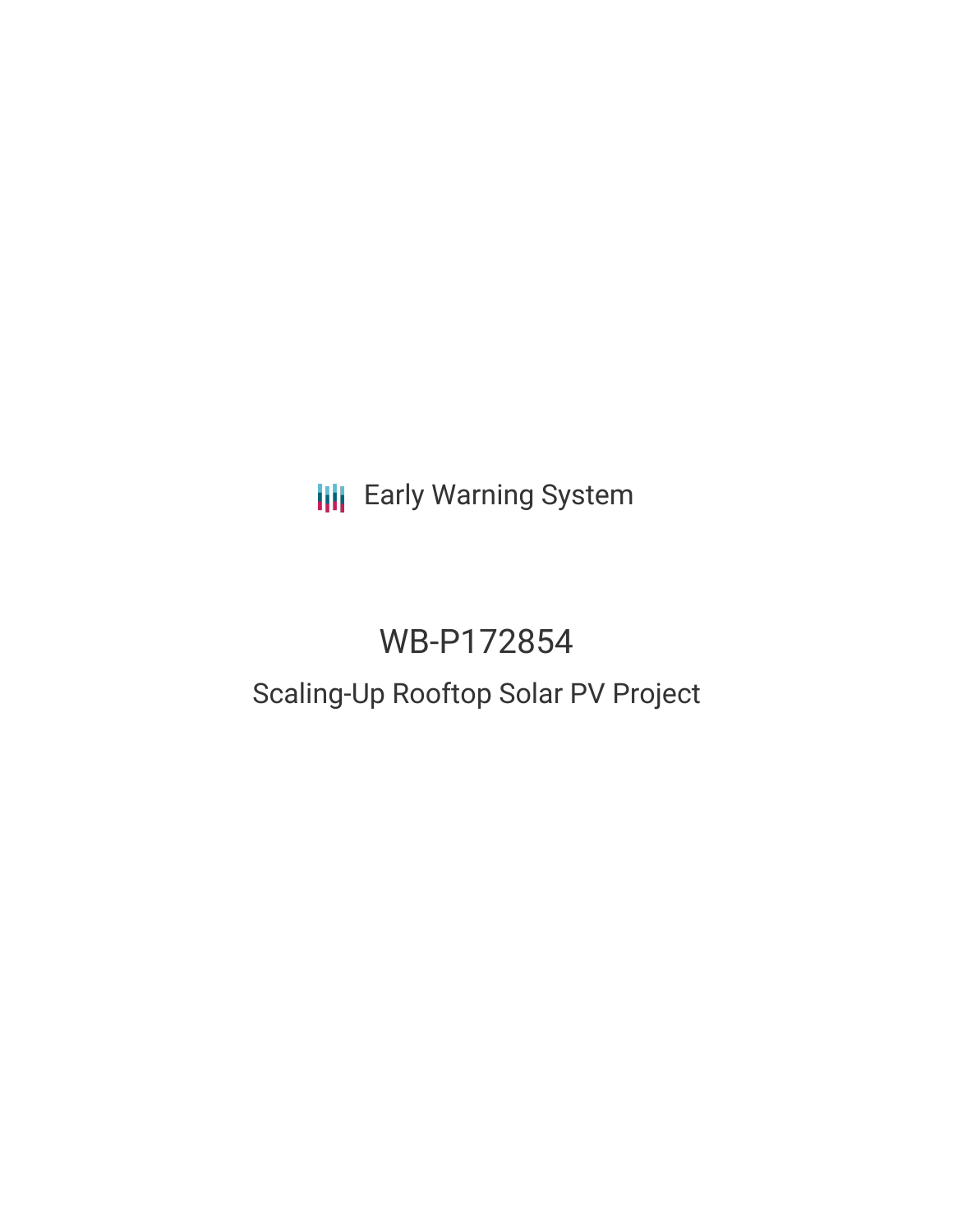

#### **Quick Facts**

| <b>Countries</b>               | Turkey           |
|--------------------------------|------------------|
| <b>Financial Institutions</b>  | World Bank (WB)  |
| <b>Status</b>                  | Pipeline         |
| <b>Bank Risk Rating</b>        | U                |
| <b>Sectors</b>                 | Energy, Finance  |
| <b>Investment Amount (USD)</b> | \$200.00 million |
| <b>Project Cost (USD)</b>      | \$275.00 million |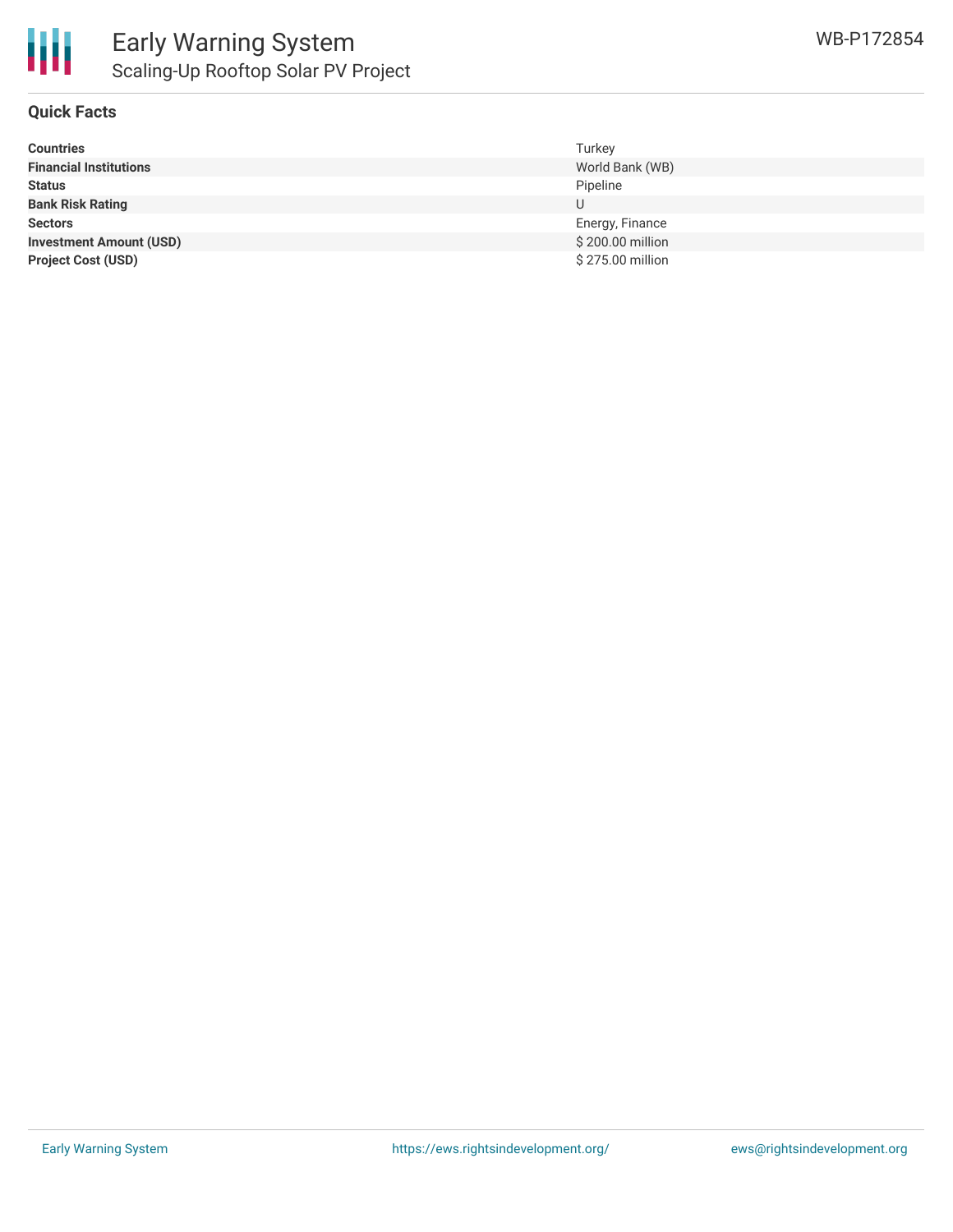

#### **Project Description**

According to the Bank's website, the project provides funding to increase the installed capacity of rooftop solar photovoltaic (RSPV) in Turkey by scaling-up commercial bank lending for RSPV and by strengthening the capacity of relevant sector stakeholders for implementation of RSPV.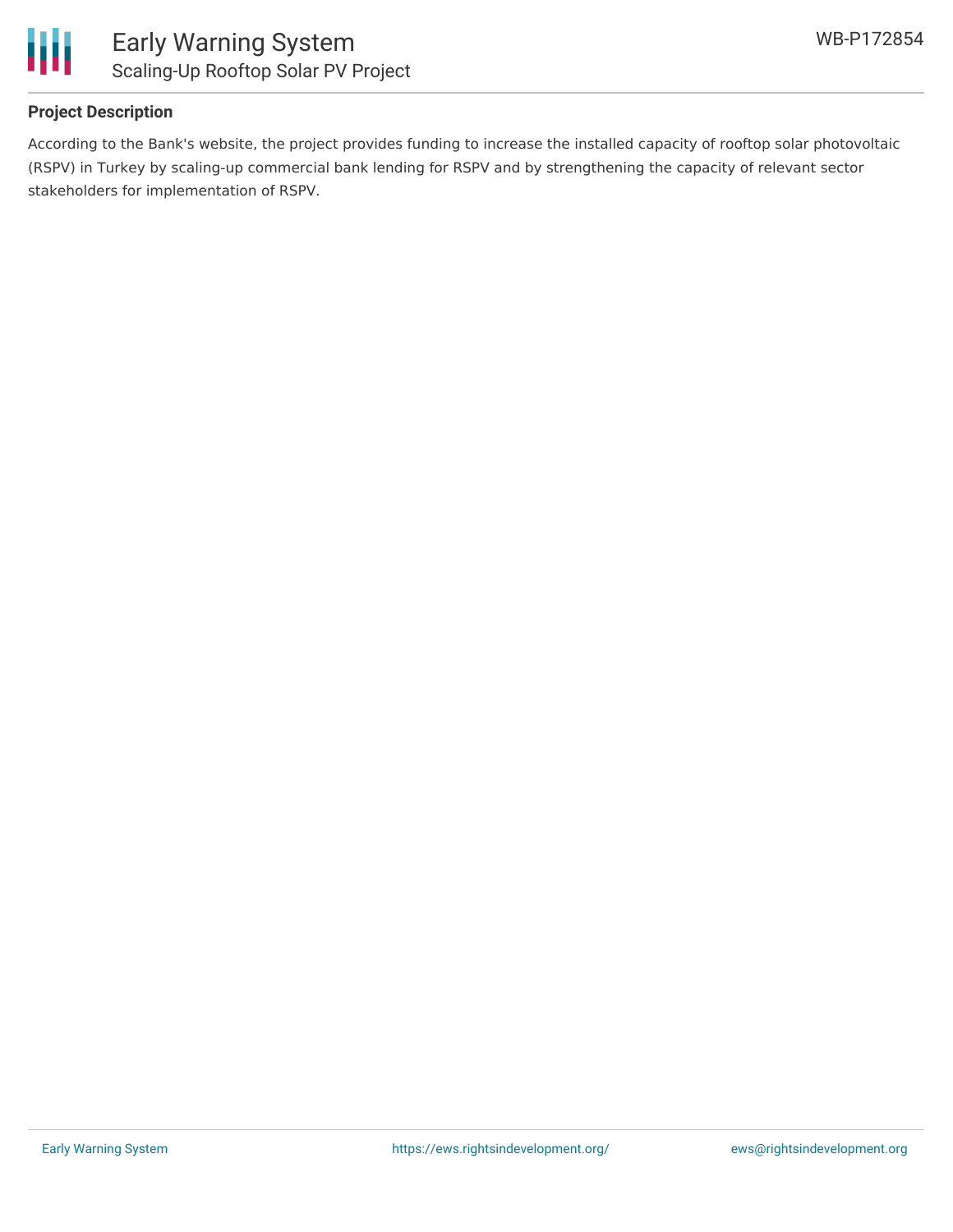#### **Investment Description**

World Bank (WB)